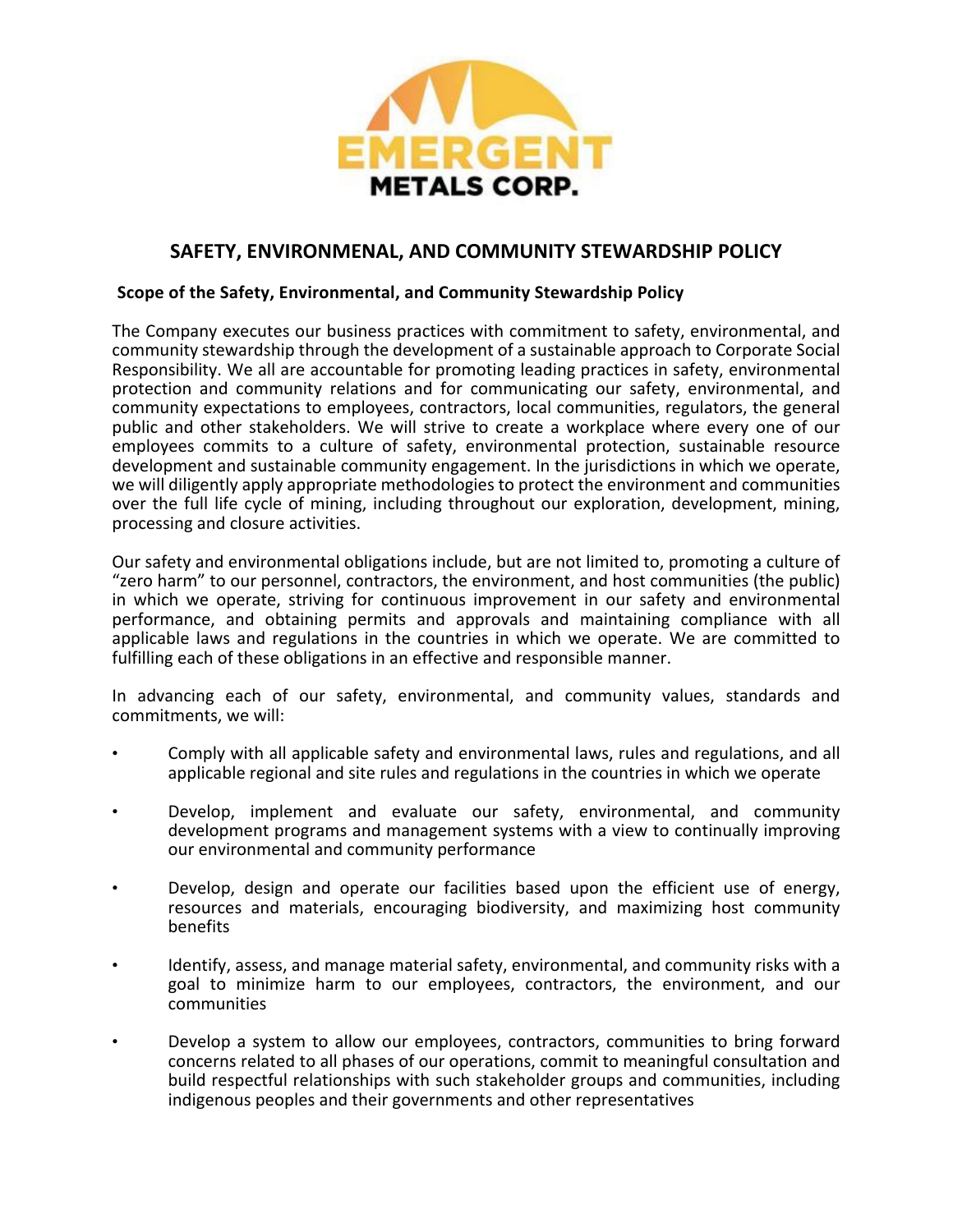- Encourage dialogue on safety. Environmental, and community issues, and respond to employee, public, and other stakeholders' inquiries in an open, timely, forthright and sincere manner
- Develop appropriate community engagement and development systems to prioritize support for sustainable development, including equitable access to jobs, training and education opportunities
- Recognize the important role and responsibility we have in respecting the human rights of our stakeholders and align this commitment with the "Protect, Respect, Remedy" framework of the United Nations Guiding Principles on Business and Human Rights
- Conduct human rights reviews and assessments at our operations to augment our existing management of human rights

This policy applies to all directors, officers, employees and work partners of the Company, our subsidiaries, affiliates and joint ventures, wherever located.

# **Procedure for Reporting Concerns (Employees or Contractors)**

Employees or contractors should first try to address issues with their supervisor or the President and CEO of the Company. If employees feel their concerns are not being addressed or they wish to remain anonymous, employees should contact the Compensation & Corporate Governance Committee and describe their concern in writing. They should include sufficient information to allow the Compensation & Corporate Governance Committee to understand and review their concern. If employees wish to remain anonymous, their written communication should clearly indicate this wish for anonymity. All concerns should be forwarded to the Chairperson of the Compensation & Corporate Governance Committee in a sealed envelope labelled as follows:

Emergent Metals Corp. Attention: Chair of Compensation & Corporate Governance Committee (Confidential) 789 West Pender Street, Suite 1010, Vancouver, B.C. V6C 1H2

Alternatively, emails can be sent to [info@emergentmetals.com](mailto:info@emergentmetals.com) with the subject line: Please forward to Chair of Compensation & Corporate Governance Committee (Confidential).

If employees wish to discuss any matter with the Compensation & Corporate Governance Committee, they should indicate this in their submission. In order to facilitate such a discussion, employees may include a telephone number and/or email address at which they can be contacted. Any such envelopes or emails received by the Company will be forwarded promptly and unopened to the Chairperson of the Compensation & Corporate Governance Committee.

### **Procedure for Reporting Concerns (Other Stakeholders)**

Other stakeholders should first try to address issues with the Company Representative in charge of the specific project or work. The next step would be to contact the President and CEO of the Company. If stakeholders feel their concerns are not being addressed or they wish to remain anonymous, they should contact the Compensation & Corporate Governance Committee and describe their concern in writing. They should include sufficient information to allow the Compensation & Corporate Governance Committee to understand and review their concern. If stakeholders wish to remain anonymous, their written communication should clearly indicate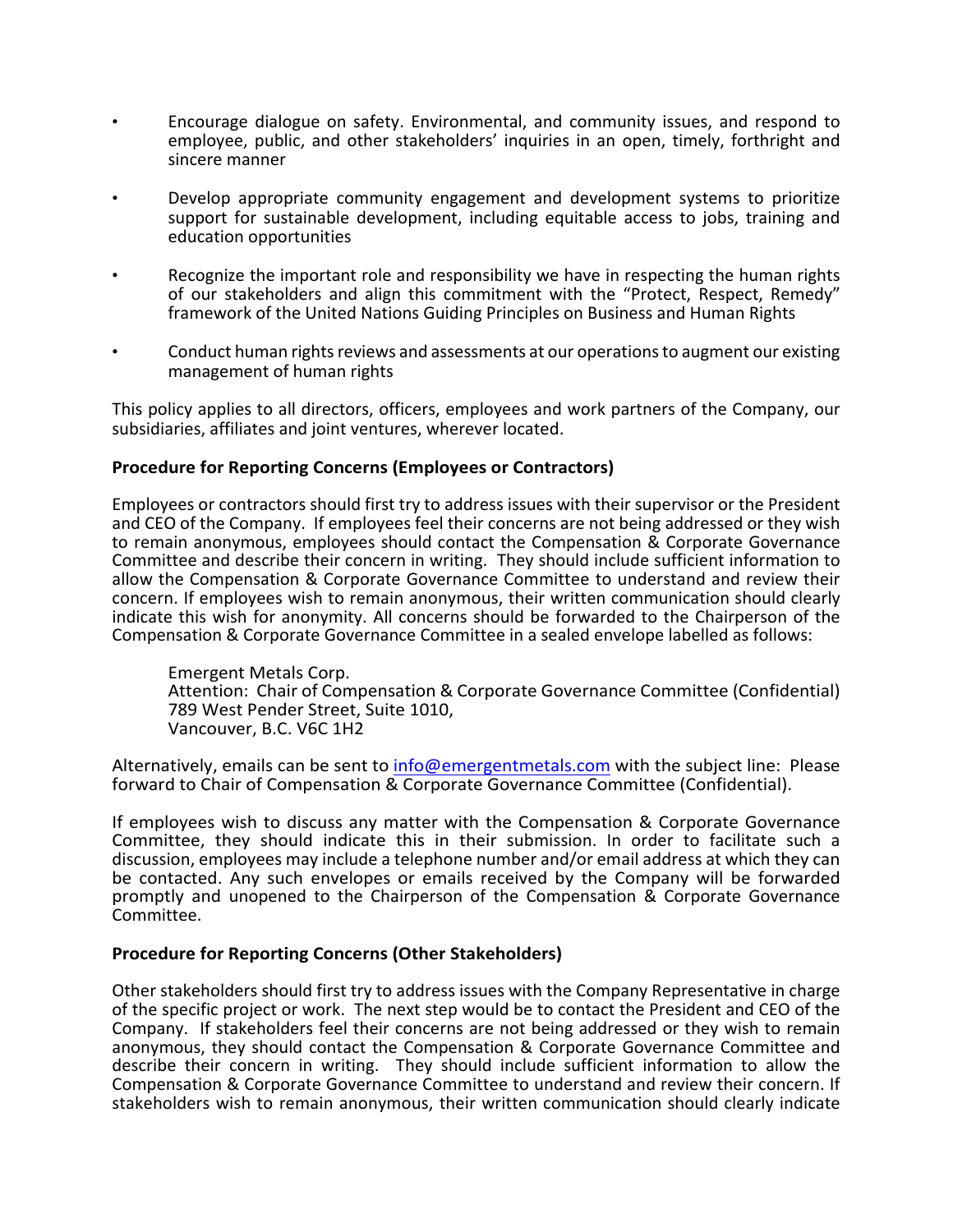this wish for anonymity. All concerns should be forwarded to the Chairperson of the Compensation & Corporate Governance Committee in a sealed envelope labelled as follows:

Emergent Metals Corp. Attention: Chair of Compensation & Corporate Governance Committee (Confidential) 789 West Pender Street, Suite 1010, Vancouver, B.C. V6C 1H2

Alternatively, emails can be sent to [info@emergentmetals.com](mailto:info@emergentmetals.com) with the subject line: Please forward to Chair of Compensation & Corporate Governance Committee (Confidential).

If stakeholders wish to discuss any matter with the Compensation & Corporate Governance Committee, they should indicate this in their submission. In order to facilitate such a discussion, stakeholders may include a telephone number and/or email address at which they can be contacted. Any such envelopes or emails received by the Company will be forwarded promptly and unopened to the Chairperson of the Compensation & Corporate Governance Committee.

# **Handling of Concerns Raised to the Compensation & Corporate Governance Committee**

Promptly following the receipt of any complaints submitted to it, the Compensation & Corporate Governance Committee will investigate each complaint and take appropriate corrective actions.

### **Investigations**

The Compensation & Corporate Governance Committee has the authority to:

- (a) conduct any investigation which it considers appropriate, and has direct access to the external consultants of the Company, as well as officers and employees of the Company; and
- (b) retain, at the Company's expense, special legal, accounting or such other advisors, consultants or experts it deems necessary in the performance of its duties.

In conducting any investigation, the Compensation & Corporate Governance Committee shall use reasonable efforts to protect employees' anonymity.

### **Records**

The Compensation & Corporate Governance Committee will retain as part of its records, any complaints or concerns for a period of no less than **seven years**. The Compensation & Corporate Governance Committee will keep a written record of all such reports or inquiries and make quarterly reports on any ongoing investigation which will include steps taken to satisfactorily address each complaint.

### **Employee Protection**

All employees are assured that no retaliation of any kind is permitted against them for complaints or concerns made in good faith. No employee will be adversely affected because the employee refuses to carry out a directive which, in fact, constitutes corporate fraud, or is a violation of federal or provincial law.